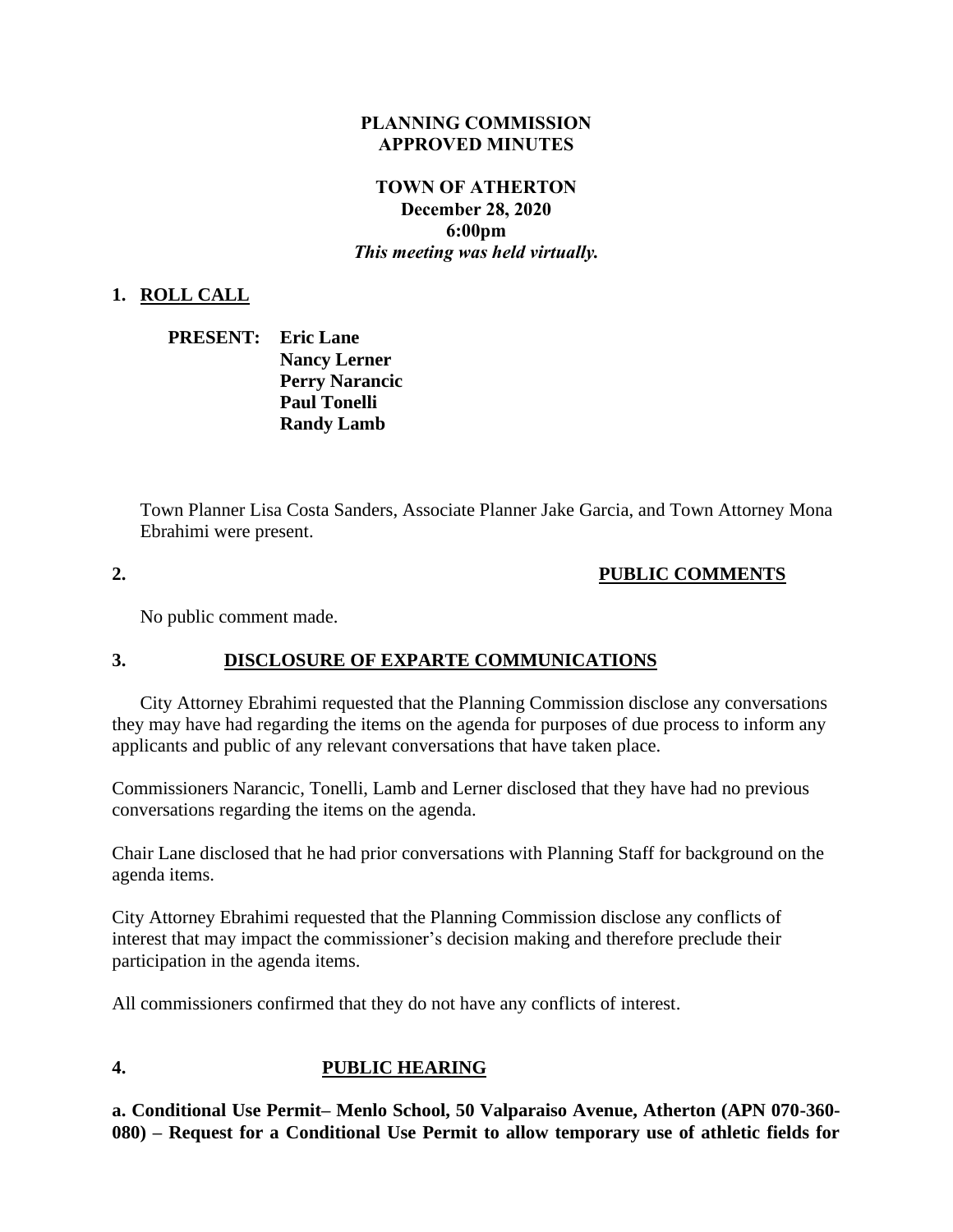### **outdoor recreational activities with temporary lighting at Cartan Field. Atherton Municipal Code Chapter 17.12 and 17.36.**

Town Planner Costa Sanders presented the staff report.

Open Public Hearing.

Head of School, Than Healy presented on behalf of Menlo School additional information regarding the request for the Conditional Use Permit to the Planning Commission. He described the impacts that the pandemic has had on the school and more specifically the School's Athletics Programs. Mr. Healy highlighted that the School has greatly restricted the use of the field since the beginning of the pandemic. Mr. Healy indicated that any day the school is not in session, fields and lighting would not be used. Mr. Healy further explained the logistics and reasoning for the request for lighting. He also indicated there was a chance that the conditional use permit would not be used if COVID-19 restrictions were heightened, and the athletic season were to be further delayed.

Commissioner Tonelli confirmed that the lights would only be used for football practice.

Earl Koberlain, Menlo School Athletic Director confirmed that it would only be for football and since the normal fall season has been postponed and that the need for lighting is unique, as typically the fall season has enough daylight for the football season to not need the additional lighting.

Commissioner Tonelli asked who would decide when the lights would be turned on and for how long the lights be turned on.

Mr. Koberlain indicated that himself and the Football Coach would make the determination of when to use the lights and further confirmed they anticipated using the lights for an hour and fifteen minutes.

Chair Lane asked how many students are in the program and asked if there was any way to adjust the schedule, so the lights were not needed.

Mr. Koberlain indicated that there were 80 students in the football athletics program.

Mr. Healy explained that the logistical decisions made for how students are using fields to mitigate infection potential. He further highlighted priority given to keep families together and the school schedules of students. The school has made two separate groups and schedules to mitigate risk. Mr. Healy further highlighted the request for lighting is to ensure safety on the field during practice. And highlighted that if there is a game, then it occurs off site, or during daylight on the weekend.

Chair lane clarified that the request is for a broad timeline, but that practice is not anticipated to be used for every day.

Mr. Healy agreed and specified that no practice is to be held during holidays and school breaks and indicated a more formal athletic schedule is yet to be shared with the school.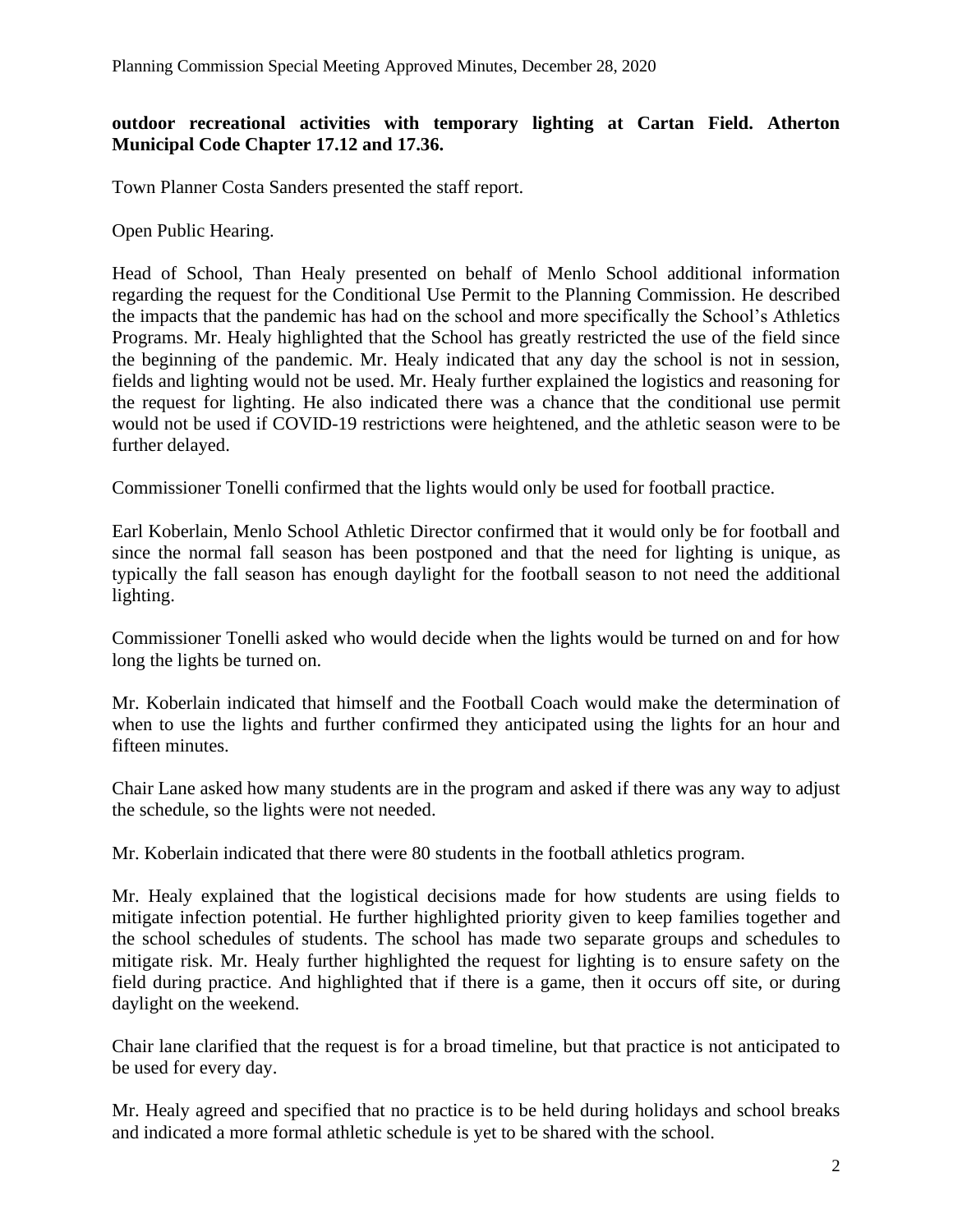Chair Lane, highlighted that there are three important components to the decision; health, impacts to neighbors and that it works for the students.

Chair Lane asked why the specific time of day was being requested.

Mr. Healy indicated that the practice time was cut back to allow time for students to finish school and arrive on campus.

Commissioner Lamb clarified that in the Fall the use of the field is not restricted by lighting but that this request is for the lights to allow for the normal use of the field.

Commissioner Tonelli asked how many light units are necessary to light the field.

Mr. Healy specified six units are needed, three on each side.

Chair Lane asked how each light unit was powered.

Mr., Healy specified that each light is powered by its own mechanical equipment.

Commissioner Lerner noted that the use of lights until 6:15 pm is not an unreasonable request.

Commissioner Narancic asked the City Attorney if there is a legal authority to modify any original conditions on the lighting that is currently allowed or restricted for the athletic fields.

City Attorney Ebrahimi responded yes there is authority to modify prior conditional use permits however they are not itemized on the agenda for this meeting. She further described purpose of a Conditional Use Permit as to allow the Town to discretionally allow uses that may not otherwise be allowed. She explained that there are findings necessary for granting any Conditional Use Permit. She highlighted while the Planning Commission may make modifications to prior Conditional Use Permits but a request for modification is not on the agenda but instead two separate and apart Conditional Use Permits are on the agenda for Planning Commission consideration.

Commissioner Narancic asked the City Attorney if she has formed an opinion of whether the proposed applications are exempt for CEQA.

City Attorney Ebrahimi responded that she has considered whether the applications are exempt from CEQA and that it is her professional, legal opinion that the requests are exempt from CEQA because the requests fall under the statutory exemptions set forth in the CEQA guidelines, that the use is existing, not new, and the only new impact for the request is associated with temporary light and noise. She further explained that the noise has been tested by the Atherton Police Department and the light is anticipated to have little to no impact on adjacent properties.

Town Planner Costa Sanders announced the comments received for the project. All commissioners shared that they have had time to review each of the comments received.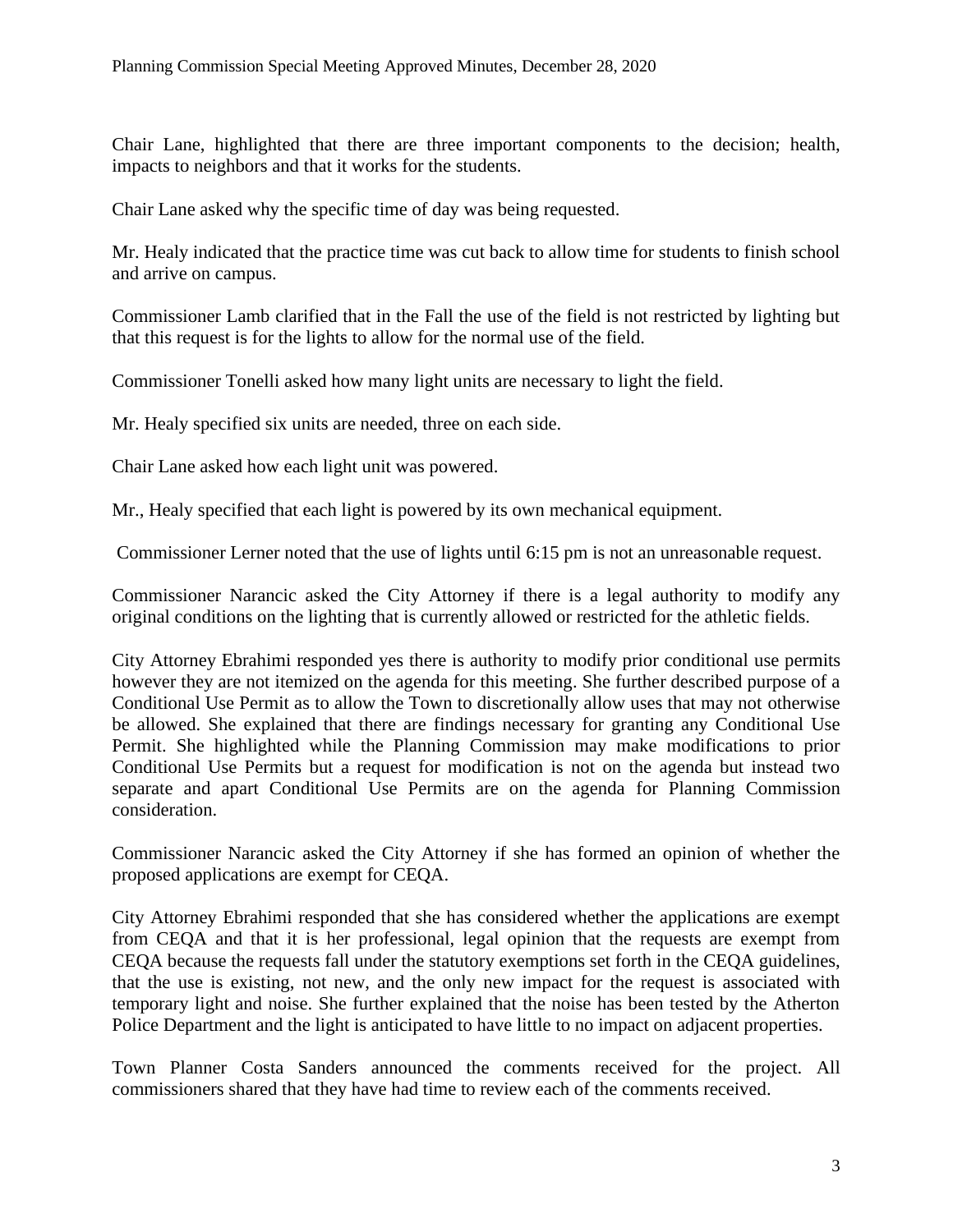Atherton Resident Stephanie Discher thanked the Planning commission for the discussion so far. Ms. Discher expressed concerns that the neighbors feared the possible precedent this decision may set for allowing lights to be used on the fields at Menlo School or that the schools may request permanent lighting moving forward. Ms. Discher expressed that the Conditional Use Permit is for a legal use and believes that the use of the lights is for an illegal use since the lighting is not currently allowed. She asked how the schools practiced in previous years in November and December without the lights. She also expressed disagreement with the findings for the CEQA exemptions, she mentioned that the private school should not be considered a public facility and should not be considered exempt under that finding, she also expressed that she did not believe the request to be an existing use that had a negligible expansion of uses. She supported her concerns with an example of the possible impacts of the diesel outputs generated from the lights. Ms. Discher expressed that when CEQA is questionably required it should be applied in order to verify that the impacts of the project are negligible or not. Ms. Discher expressed that the lights are required to be downlit, and that this law should apply to everyone including the schools and that it is unfair that the burden is put on the to residents to report the school if the law is being broken. She also indicated that the Town does not have the staff to uphold and ensure the requirements are being implemented.

Commissioner Narancic asked how the use of the lights would impact Ms. Discher personally.

Ms. Discher expressed that the lights would shine into her house while she has dinner, and the noise would also impact her what she does in her house at specific times of the day. She also said the lighting is not relaxing and changes to the schools and fields is not the same as what it use to be.

Atherton Resident Paul Getty expressed that the initial testing was not adequate, that it was done on the impacts of one light when there are six lights being proposed. Mr. Getty further requested his written comment be read into the record.

Chair Lane read the comment into the record.

Atherton Resident Mickey King expressed that he did not approve of the artificial lighting being requested as it has always been restricted and he further expressed that he agreed with the comments of the other Atherton residents. Mr. King also expressed his dissatisfaction with the public meeting being held so close to the holidays.

Atherton resident David Discher expressed that the facts do not substantiate granting the lighting use. He expressed concerns that there is not enough empirical data presented to verify that the impacts of noise and light spillover of all six generators at once have been adequately tested. He expressed that an approval cannot be fairly granted by the planning commission because the decision would be arbitrary and capricious.

Close Public Hearing.

Commissioner Narancic asked the Town Planner how the lighting equipment was tested prior to the meeting.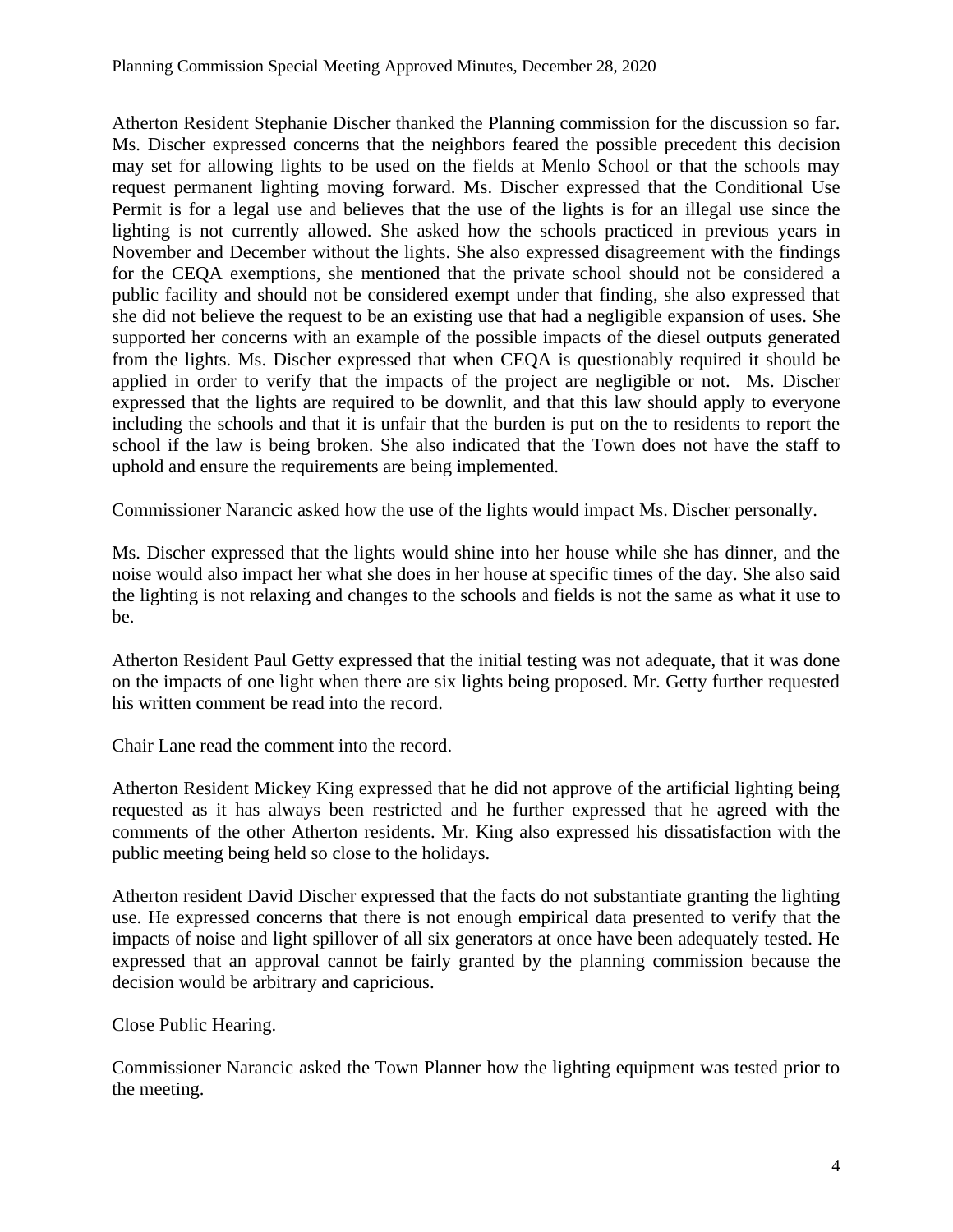Town Planner Costa Sanders informed the Commission that the Town does not require there to be proof of compliance prior to submission of the application. But it would be verified upon operation. The School decided to, on their own, test one light, and Town Staff requested the Police Department to do an independent sound testing for additional information to be provided as context to the Planning Commission. If approved a follow up inspection would be done to verify compliance. If non-compliant it would no longer be allowed to operate as it would not comply with the Town's requirements.

Chair Lane asked if the Town would be looking at the light at the time of approval.

Town Planner Costa Sanders specified that the Town would be assessing the noise as the Town does not have standards for lighting in the PFS zoning district.

Commissioner Tonelli asked City Attorney once again to cover the explanation of how the Conditional Use Permits differ from or affect the past Conditional Use Permits and to explain applicability of the CEQA once again.

Town Attorney Ebrahimi responded that the Conditional Use Permits are temporary and would allow for the temporary use of lights for the purpose of practicing football and that the Conditional Use permits being considered are distinct from the prior conditional use permits that currently restrict the lighting on site.

Town Attorney Ebrahimi indicated that the public comments expressed earlier in the meeting claiming that adequate facts were not presented in determining the CEQA exemption and were not suitable for a Planning Commission approval, were erroneous and that an analysis was conducted. Town Attorney Ebrahimi stated that such an analysis concluded that no new trips were generated with the application. She also explained that the noise would not exceed the regulations allowed by the municipal code, and that CEQA exemption is allowed since these uses would temporary and negligible. And that the decision is at the discretion of the Planning Commission to make.

Open Public Hearing.

Commissioner Tonelli asked the applicant if the lighting was going to be downlit LED lights and if they could be reduced to achieve the desired goal.

Mr. Koberlain indicated that the specific lights being used are shorter than the standard lights used for games and would not allow for adequate lighting if reduced less than 6 lights.

Commissioner Lerner indicated that she has no further questions.

Close public hearing.

Commissioner Lamb expressed that he understands it is hard to live next to a school and that his time working with the Town it has always been challenging to address outreach to neighbors of the schools and that he always supports good neighbor communication. He expressed that the applicant and Town has done their part in ensuring that the impacts have been considered and that this decision should not set a precedent. He also conveyed the amount time being requested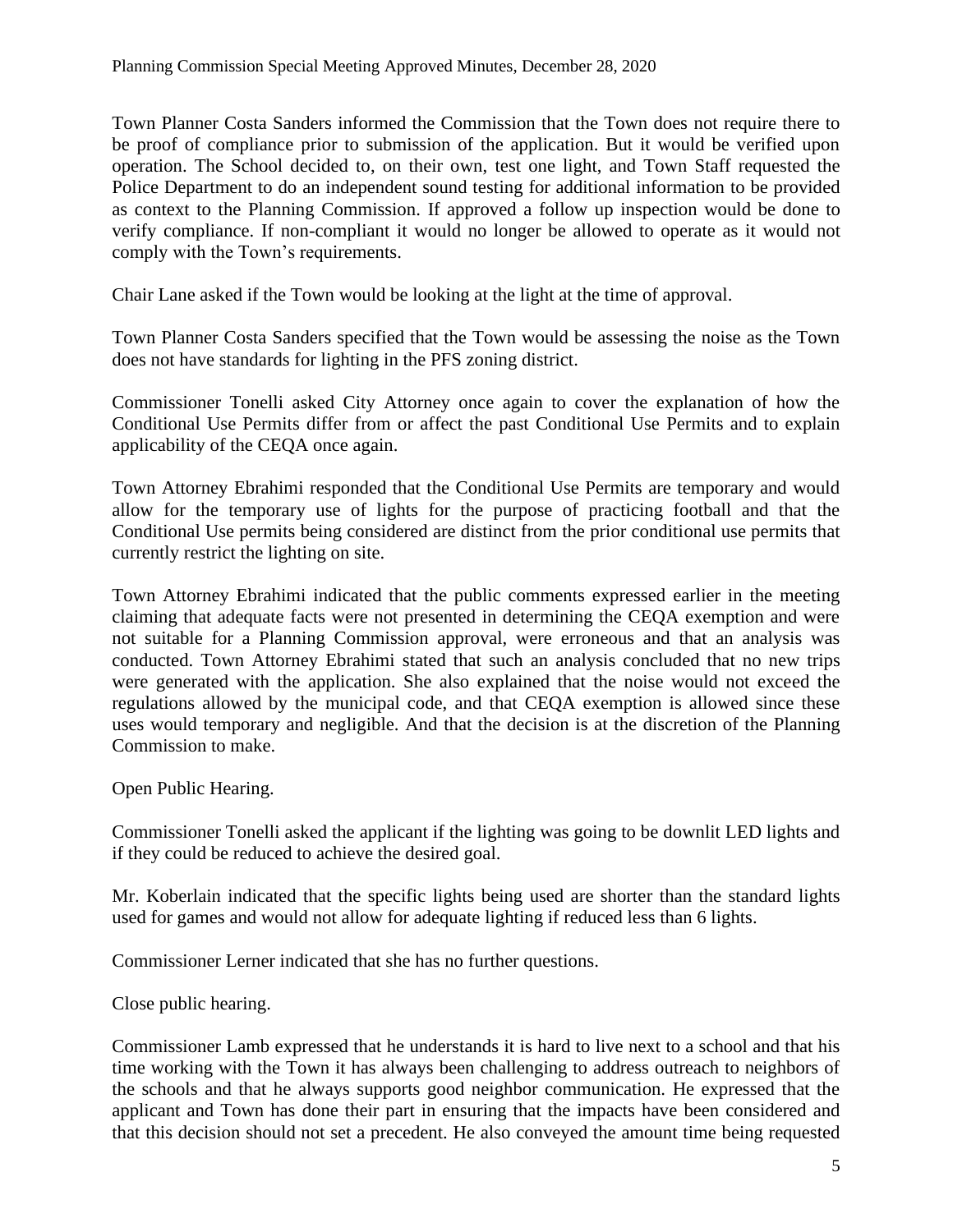is not overly burdensome and unique given the pandemic. He expressed his support for granting the approval.

Commissioner Tonelli agreed with Commissioner Lamb and the unique circumstances that the world is facing. He further expressed that he the impacts of the 20-foot lights and the short time the lights are being requested for will not overly impact neighboring sites. Commissioner Tonelli conveyed his support for the request as it will allow students to be able to get outside and practice sports during the pandemic.

Commissioner Lerner expressed her support for approval. She highlighted that Menlo School works to be a good neighbor and that this should not be surprising for neighbors when moving next to a school.

Commissioner Narancic assured the neighbors that he carefully considered the neighbors letters and comments but ultimately agreed with the other Planning Commissioners reasoning for supporting the requests.

Chair Lane expressed his trust in school leadership to responsibly implement the Conditional Use Permit. He further expressed that the season is still contingent on pandemic circumstances and that there is a unique two-week window where the impacts can be assessed. He also conveyed that he would be willing to support this project but could see the possibility to further consider the impacts after the two-week window.

Commissioner Lamb asked Chair Lane to clarify whether he was suggesting to continue the item to another meeting or to make a decision and reconsider at another meeting and recommended the Planning Commission not set that precedent.

Chair Lane expressed that he would be willing to proceed either way as to assure the noise impacts, football schedule are adequately addressed.

Town Attorney Ebrahimi clarified that the proposed conditional use permit does clarify a specific request that includes times and dates of when the lights can be used for outdoor recreational activities at Menlo School. She also highlighted that the Planning Commission, should they choose, may further refine the request, but that the record should reflect that the request does have specific proposed dates and times. She further highlighted that the conditional use permit conditions of approval specify that the lights be pointed toward the field and that the noise is limited to what is allowed by the Town's noise ordinance. If the Planning Commission were to approve this and the conditions were not met, then the Menlo School would not be allowed to operate unless they complied with all of the conditions.

**Motion to approve resolution 2020-1 which grants the Conditional Use Permit to allow the temporary use of athletic fields for outdoor recreational activities with temporary lights from January 19, 2021 through March 12, 2021 from 3:45 until 6:15 pm on weekdays at Cartan Field and finds this CUP is exempt from CEQA, with an amendment to condition one of the Conditional Use Permit that states and only on dates in which school is actually in session.**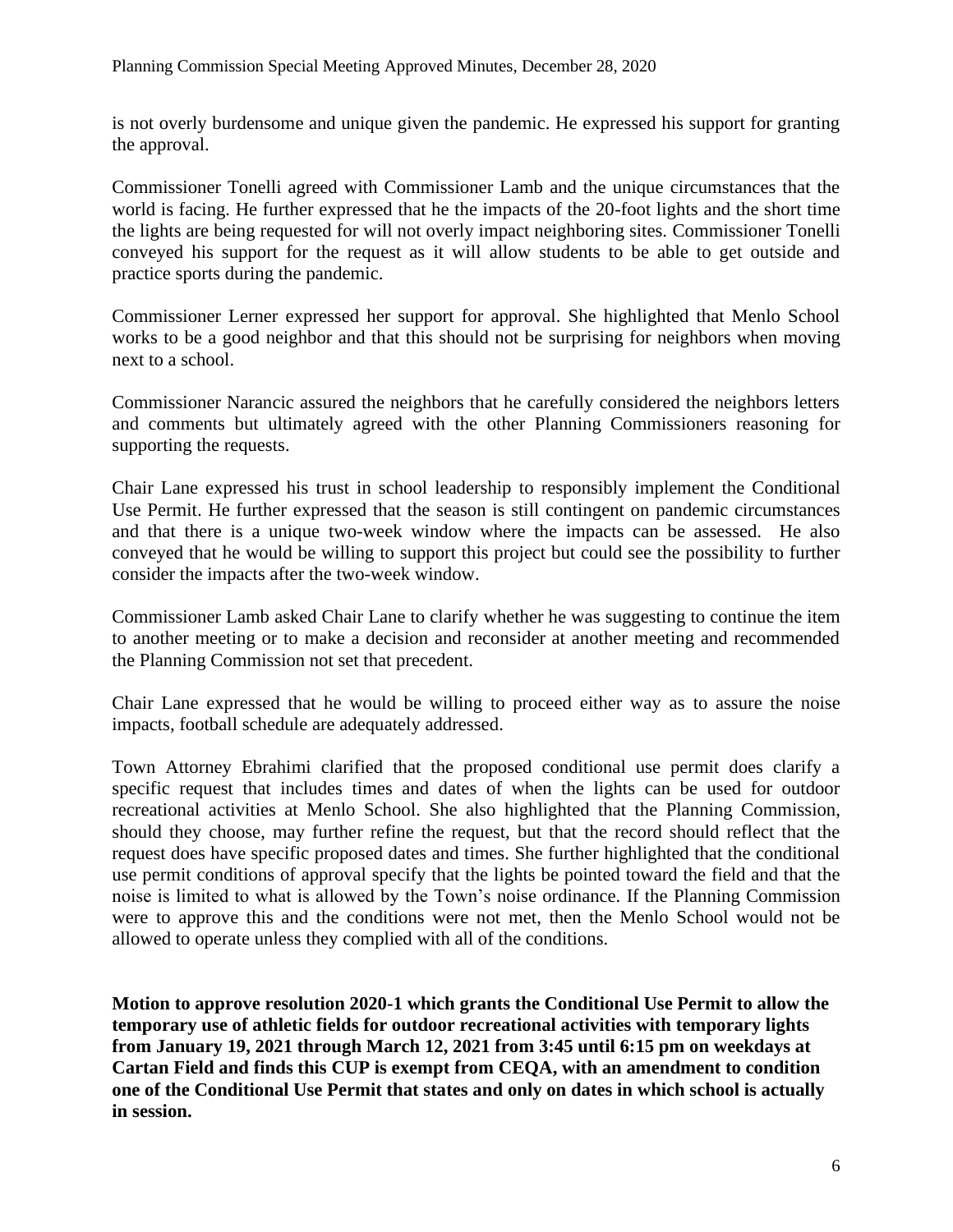**M/S Lamb/ Lerner Ayes: 5 Noes: 0** 

**b. Conditional Use Permit– Scared Heart Schools, 150 Valparaiso Avenue, Atherton (APN 070-390-010) – Request for a Conditional Use Permit to allow temporary use of athletic fields for outdoor recreational activities with temporary lighting at Palatella Football Field and Dollinger Soccer Field. Atherton Municipal Code Chapter 17.12 and 17.36.**

City Attorney Ebrahimi requested that the Planning Commission disclose any conflicts of interest that may impact the commissioner's decision making and therefore preclude their participation in the agenda items.

Commissioners Lane, Tonelli, Narancic and Lerner confirmed that they do not have any conflicts of interest.

Commissioner Lamb recused himself from the item and exited the meeting.

Town Planner Costa Sanders presented the staff report.

Chair Lane asked staff why the applicant asked for a later time than Menlo School.

Town Planner Costa Sanders deferred response to applicant.

Open Public Hearing

Director of Schools, Richard Dioli presented on behalf of Sacred Hearts Schools. He highlighted the importance and goal of being able to allow students to recreate outside and outlined the request.

Director of Operations, Mike Dwyer specified that their request will be the same as Menlo schools in that it will not use the field when school is not in session or on game days. He further clarified that the fields will be used for an array of extracurricular activities not limited to one sport and the later time will better allow for the students to recreate outside which the school finds to be important during the pandemic.

Chair Lane asked how many students will use the fields and lights.

Mr. Dwyer indicated as many as 600 students could use the field depending on interest.

Chair Lane asked what the school normally does during his time of year.

Mr. Dioli indicated that the boys and girls soccer would be using the field.

Chair lane asked how many programs would be conducted.

Mr. Dwyer said between five and ten.

Commissioner Tonelli asked how the contingency of the football season would impact the request.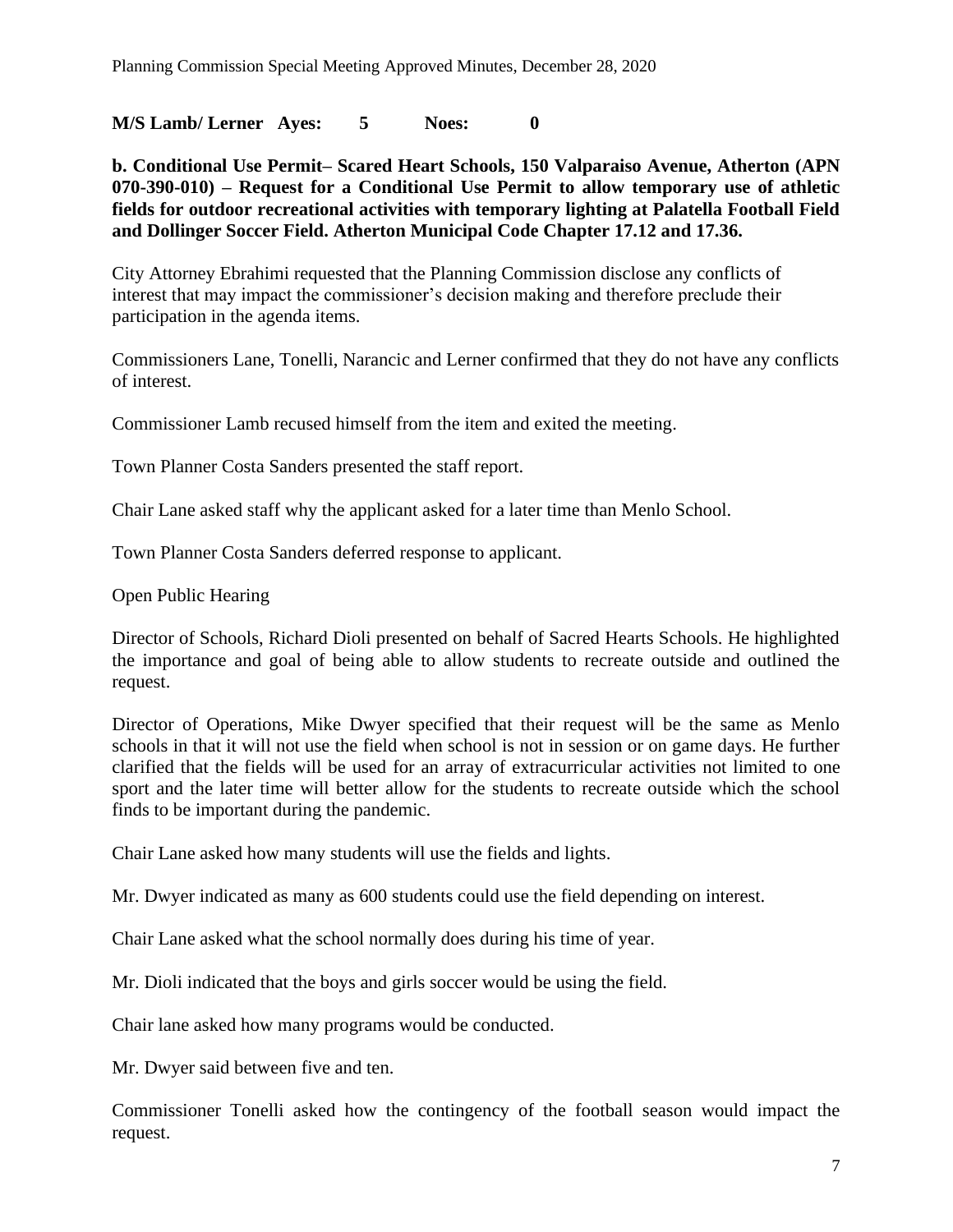Mr. Dwyer indicated the request is necessary for other activities beyond football and would therefore not change.

Commissioner Tonelli asked the height of the lights.

Mr. Dwyer indicated they would be 50 feet to be most safe for all the activities being proposed, and that there will be a total of 9 lights between the two fields. He further indicated that the lights have not impacted the neighbors in the past.

Commissioner Lerner and Narancic have no further questions for the applicant.

Close Public Hearing.

Commissioner Tonelli posed the questions to other commissioners asking if they would like to consider amendments to the time of day being requested by the applicant.

Chair Lane expressed concerns of the amount of light and noise being created from use of the field and agreed that the length of time should be reduced.

Commissioner Lerner agreed with the Commissioner Tonelli and Lane.

Chair Lane asked the Town Attorney any additional concerns in making changes to the proposed times.

Town Attorney recommended that the Planning Commission confer with the applicant that they would still like to proceed with the Conditional Use Permit should the requested times be amended.

Mr. Dwyer specified that they would like the additional time to cycle through cohorts of students, and that schools are typically allowed to utilize the facilities until 7 PM.

Chair Lane expressed that the impacts of the lights should be mitigated by shortening the amount of time of which they are allowed to be on to 6:15 pm, consistent to the time approved for the Menlo School's Conditional Use Permit.

Mr. Dioli requested that 6:30 would be preferred.

Mr. Dwyer highlighted that he reached out to neighbors personally communicating the request. He shared there were no concerns of the requested 7:00 pm time request. He further requested that if the time is to be cut short that the alternative 6:30 pm request be considered as 6:15 would be too limiting to their programs.

Commissioner Lerner expressed she would be okay with a change to 6:30 pm.

Commissioner Tonelli asked if the if there were any concerns that the Planning Commission should consider if they approved a time that differed from the time approved in the previous conditional use permit granted to Menlo School.